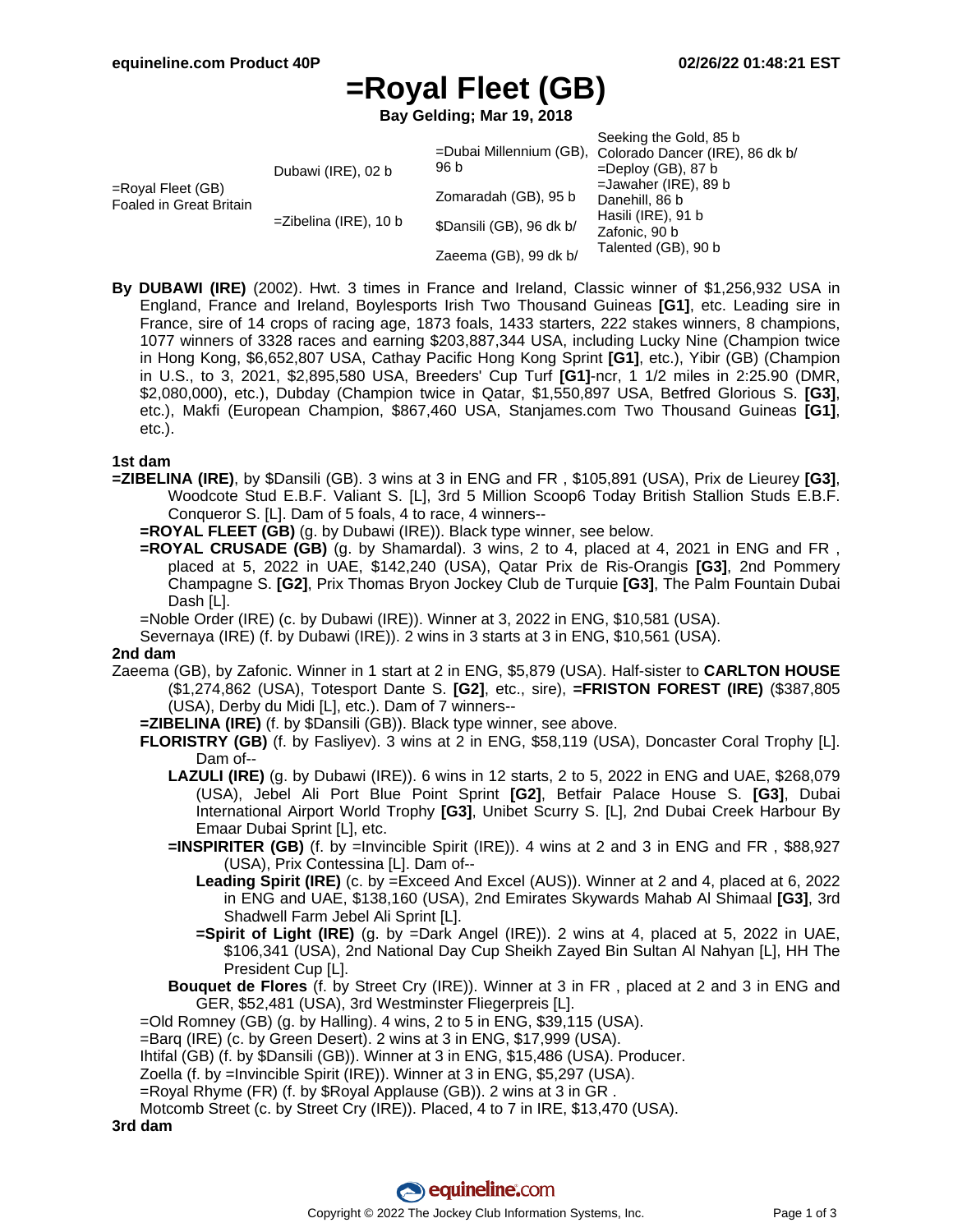### **=Royal Fleet (GB)**

**Bay Gelding; Mar 19, 2018**

- **TALENTED (GB)**, by =Bustino (GB). 3 wins at 3 and 4 in ENG and UAE, placed in 1 start at 3 in FR , \$111,457 (USA), Sun Chariot S. **[G2]**, 2nd Lancashire Oaks **[G3]**, Champagne Ruinart Oaks Trial S. [L], 3rd Ribblesdale S. **[G2]**, Prix de la Nonette **[G3]**. Half-sister to **Reef Diver (GB)** (\$93,038 (USA), 2nd Gallagher Group Churchill S. [L], etc.), **=Triple Joy (GB)** (\$39,712 (USA), 2nd Abernant S. [L], etc.). Dam of 5 winners--
	- **CARLTON HOUSE** (c. by Street Cry (IRE)). 3 wins, 2 to 4 in ENG, placed at 5 in AUS, \$1,274,862 (USA), Totesport Dante S. **[G2]**, Betfair Brigadier Gerard S. **[G3]**, 2nd Ranvet Rawson S. **[G1]**, Prince of Wales's S. **[G1]**, Parramatta Cup [L], 3rd Investec Epsom Derby **[G1]**, Longines Queen Elizabeth S. **[G1]**. Sire.
	- **=FRISTON FOREST (IRE)** (g. by \$Barathea (IRE)). 7 wins in 14 starts, 2 to 5 in FR and UAE, placed at 5 in ENG, \$387,805 (USA), Derby du Midi [L], Derby du Languedoc [L], Prix Scaramouche [L], 2nd Grand Prix Inter-Regional des 3 Ans [L], Stowe Family Law LLP Grand Cup [L], 3rd Prix La Force **[G3]**, Prix du Carrousel [L].

Zaeema (GB) (f. by Zafonic). See above.

- =Flawed Genius (GB) (g. by Fasliyev). 3 wins at 2 and 4 in ENG, \$61,574 (USA).
- =Secret Pride (GB) (f. by Green Desert). Winner at 2 in ENG, \$13,287 (USA). Producer.
- =Talena (GB) (f. by Zafonic). Placed at 3 in FR , \$7,690 (USA). Producer.

=Genesis (GB) (f. by Rainbow Quest). Placed in 1 start at 2 in ENG, \$3,495 (USA).

### **4th dam**

- =Triple Reef (GB), by Mill Reef. Unraced in Great Britain. Half-sister to **THREE TAILS (GB)** (\$221,206 (USA), Champion 2-year-old filly in Italy, Hwt. filly at 3 on Italian Free Hand., 11 - 13 1/2 fur., Premio Dormello **[G2]**, etc.), **MAYSOON (GB)** (\$156,963 (USA), Hwt. older mare at 4 on English Free Hand., 11 - 14 fur., Gainsborough Stud Fred Darling S. **[G3]**, etc.), **=THIRD WATCH (GB)** (\$136,491 (USA), Ribblesdale S. **[G2]**, etc.), **=RICHARD OF YORK (GB)** (\$167,791 (USA), Prix Saint-Roman **[G3]**, etc., sire), **=TREFOIL (GB)** (\$46,420 (USA), Prix des Tuileries [L], etc.), **=Triple Dancer** (\$103,605 (USA), 2nd Prix Leopold d'Orsetti Grande Course de Haies d'Enghien Hurdle [L]), **=Triagonal** (\$42,957 (USA), 2nd Princess Elizabeth S.**-G3**, etc.). Dam of 8 winners, including--
	- **TALENTED (GB)** (f. by =Bustino (GB)). Black type winner, see above.
	- **Reef Diver (GB)** (g. by =Pursuit of Love (GB)). 3 wins at 3 and 5 in ENG and NA , \$93,038 (USA), 2nd Gallagher Group Churchill S. [L], 3rd Bet With Betabet Heron S. [L].
	- **=Triple Joy (GB)** (f. by Most Welcome (GB)). 4 wins at 3 and 4 in ENG, \$39,712 (USA), 2nd Abernant S. [L], 3rd Hambro Group Charlotte S. [L], Whitley Bay Chipchase S. [L].
		- **=TRINITY JOY (GB)** (f. by =Vettori (IRE)). Winner at 2 and 3 in FR , \$77,533 (USA), Prix Rose de Mai [L], 2nd Prix de la Nonette **[G3]**, Criterium de Lyon [L].
		- **=Asaawir (GB)** (f. by \$Royal Applause (GB)). 2 wins at 2 in ENG, \$46,730 (USA), 3rd Stanjamesuk.com Radley S. [L].
		- **=Triple Dash (GB)** (g. by Nashwan). Winner at 2 and 3 in ENG, placed in 2 starts at 3 in FR , \$41,843 (USA), 3rd Prix de Tourgeville [L].
	- =Trazl (IRE) (f. by Zalazl). 4 wins at 3 in ENG, \$33,414 (USA).
		- **=THREE POINTS (GB)** (c. by Bering (GB)). 5 wins, 2 to 5 in ENG and FR , \$314,055 (USA), Prix de Meautry **[G3]**, Hopeful S. [L], 2nd Prix Maurice de Gheest **[G1]**, Cork & Orrery S. **[G2]**, Prix du Palais-Royal **[G3]**, etc.
	- =Swift Chorus (GB) (f. by =Music Boy (GB)). Winner at 2 in IRE, \$8,620 (USA).
	- **=PRESTO SHINKO (IRE)** (g. by =Shinko Forest (IRE)). 10 wins, 3 to 6 in ENG and FR , \$405,009 (USA), Prix de Ris-Orangis **[G3]**, One Million Totetentofollow Wentworth S. [L], 2nd Independentage Partnership Assurance Leisure S. [L], Totescoop6 Wentworth S. [L], 3rd Axminster Carpets Cathedral S. [L].
	- =Wavy Reef (GB) (f. by =Kris (GB)). Unplaced in 1 start in ENG.
		- **WAVY RUN (IRE)** (c. by =Commanche Run (GB)). 13 wins, 2 to 8 in FR , NA and SPA, \$514,022 (USA), Champion 3-year-old in Spain, Champion sprinter in Spain, San Francisco Mile H. **[G2]**, Prix Edmond Blanc **[G3]**, Premio Gobierno Vasco [L], Prix Altipan [L], 2nd Clever Song H. [L] (HOL, \$14,000), etc.
		- =Wavy Kris (IRE) (f. by =Persian Bold (IRE)). Winner at 2 in SPA, placed at 3 in FR , Champion imported 2-year-old filly in Spain.

RACE RECORD for =Royal Fleet (GB): In England. At 2, one win in 1 start; at 3, 2021, three wins in 4